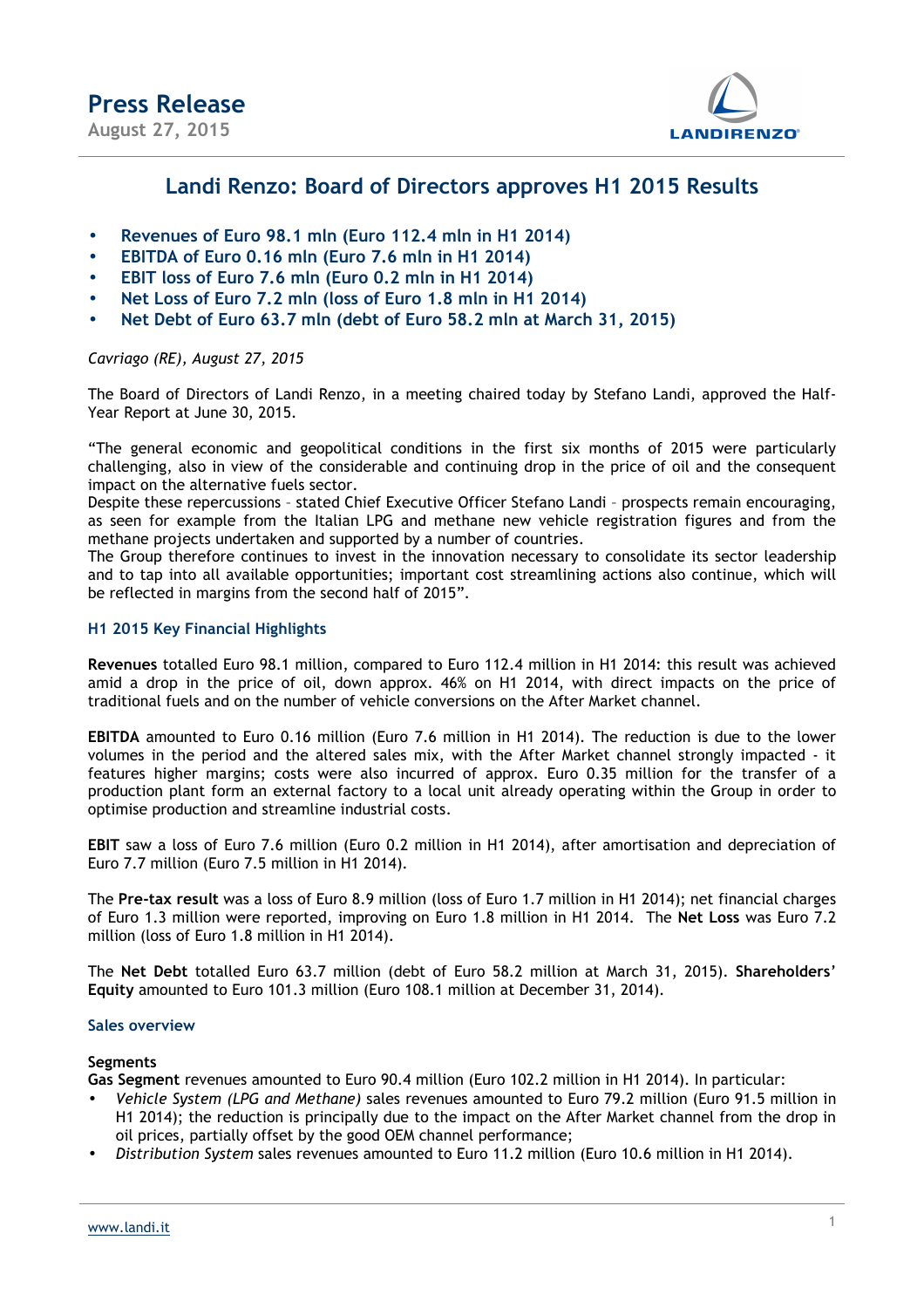### **Press Release August 27, 2015**



**Other sector** revenues (*Anti-theft, Sound, Aquatronics, Robotics, Oil&Gas and other*) totalled Euro 7.8 million (Euro 10.2 million in H1 2014).

#### **Regional performances**

Overseas revenues totaled Euro 78.2 million, 79.7% of total revenues (Euro 90.2 million in H1 2014, 80.3%), confirming the recognised historically strong international focus of the Landi Renzo Group.

- Revenues in **Italy** totalled Euro 19.9 million, reducing 10.3% compared to H1 2014. The decrease is principally due to the general performance of conversions on the After Market channel, which reduced in the period on the previous year according to the Ecogas Consortium figures. Despite this reduction, the domestic market share of the Landi Group on the After Market channel was close to 33%.
- In **Europe**, revenues amounted to Euro 44.4 million compared to Euro 48.7 million in H1 2014, principally due to poor performances on a number of Eastern European markets impacted by geopolitical instability.
- In the **Americas**, revenues totalled Euro 17.4 million; the contained decrease on H1 2014 (Euro 18.4 million) reflects the strong performances in Brazil, Argentina and Columbia.
- In **Asia and the Rest of the World**, revenues totalled Euro 16.4 million, reducing 29%, substantially due to weak sales in a number of areas. We highlight the strong sales in Iran, more than doubling on the first half of 2014 - supported by the gradual easing of international tensions.

#### **Outlook**

Current sector conditions, with difficulties related to general economic and geopolitical factors, reduce the Group's visibility: 2015 revenues are expected at approx. Euro 210 million, with 2015 EBITDA of approx. Euro 10 million. The Group will continue to closely focus on operating and management cost streamlining, in addition to the monitoring of the economic and financial indicators.

#### **Multi-voting rights**

The Board of Directors today also approved the Regulation governing the process for inclusion in the Special List of shareholders for the obtaining of multi-voting rights. The Regulation and the registration form are available to shareholders on the company website http://www.landi.it, in the Investor Relations, Governance, Multi-vote shares section.

*The executive responsible for the preparation of the corporate accounting documents Mr. Paolo Cilloni declares in accordance with Article 154 bis, paragraph 2, of Leg. Decree No. 58 of February 24, 1998, that the accounting information contained in the present press release corresponds to the underlying accounting documents, records and accounting entries.* 

*The present press release is available on the company website and at www.1info.it.* 

*The present press release, together with the presentation, is available also on the company's website. At 4 PM the Group Top Management will hold a teleconference. Connection details are available on the company website in the Investor Relations section.* 

**Landi Renzo** is the global leader in the LPG and Methane gas components and systems for motor vehicles sector. The Company is based in Cavriago (Reggio Emilia) and has over 60 years' experience in the sector, is renowned for the extent of its international activities in over 50 Countries, with export sales of approx. 80%. Landi Renzo SpA has been listed on the STAR segment of the MTA Market of Borsa Italiana since June 2007.

**LANDI RENZO IR TOP CONSULTING** *M&A and Investor Relations Officer* ir@landi.it **Corrado Storchi** *Public Affairs Officer* cstorchi@landi.it Tel. +39 0522.94.33

Maria Antonietta Pireddu, Domenico Gentile<br>Tel. +39 02 45473884/3 ir@irtop.com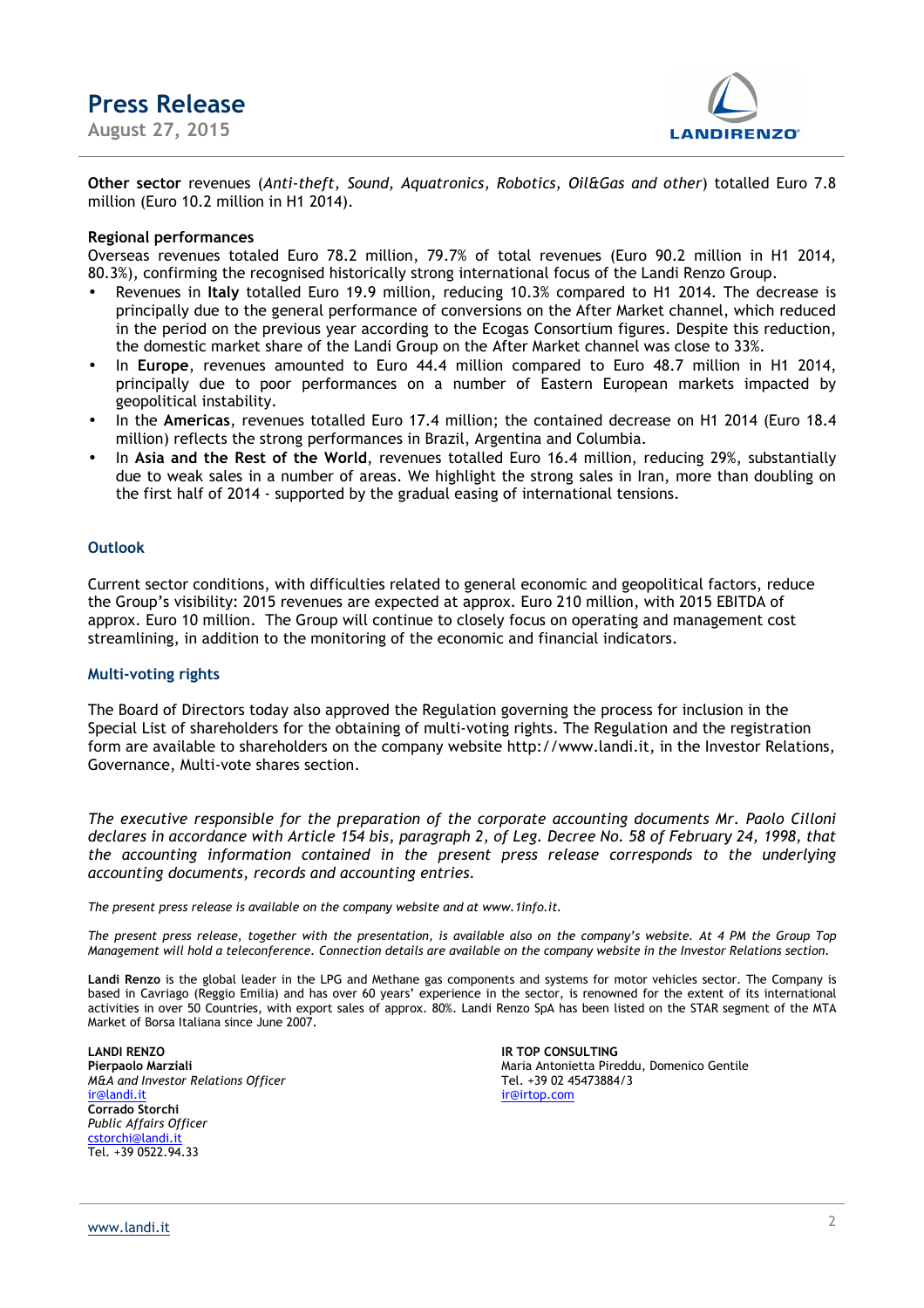**August 27, 2015** 



#### Attachments:

- Consolidated Income Statement H1 2015
- Consolidated Balance Sheet at June 30, 2015
- Consolidated Cash Flow Statement at June 30, 2015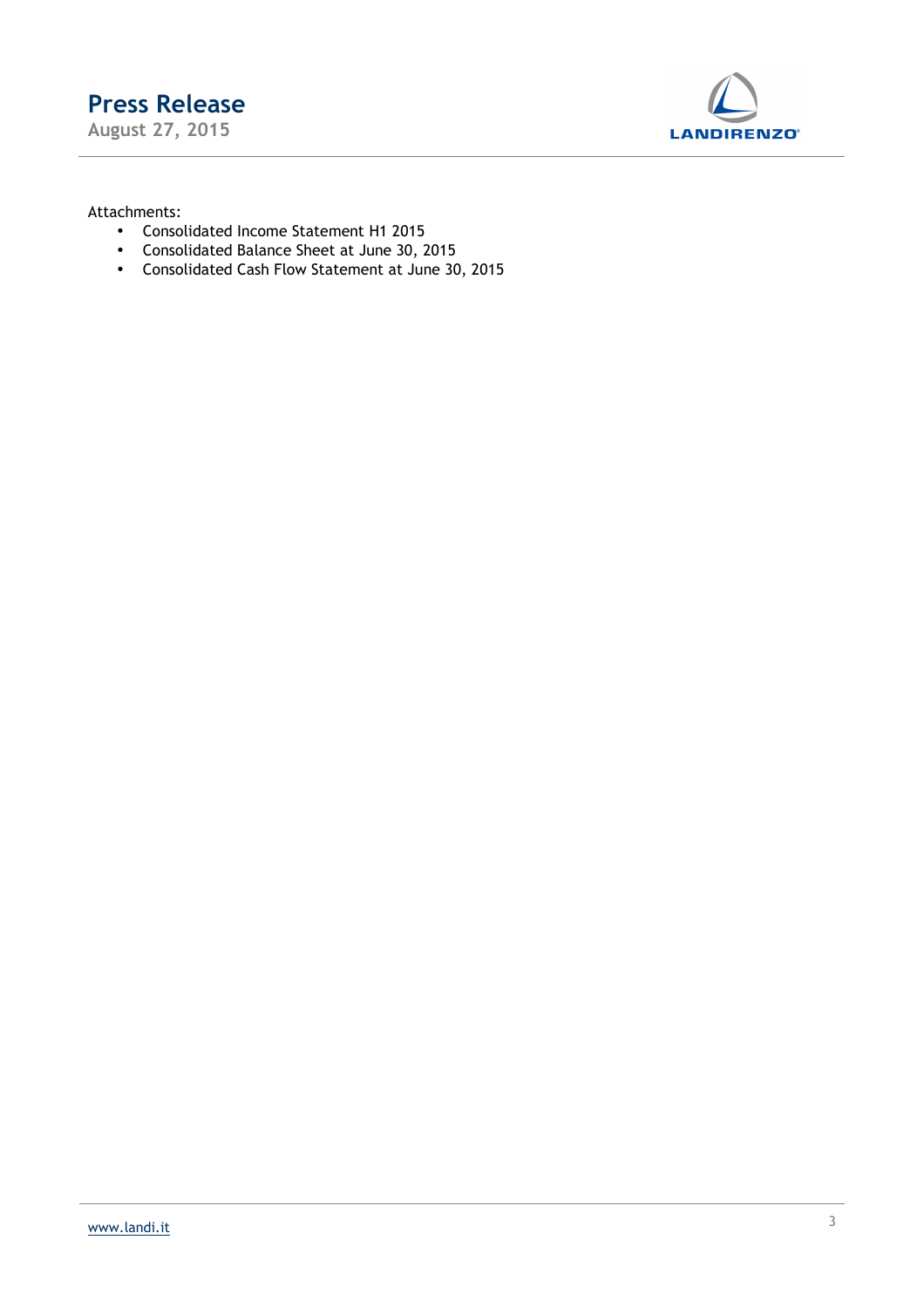**August 27, 2015** 



| (thousands of Euros)                                                         |            |            |
|------------------------------------------------------------------------------|------------|------------|
| <b>INCOME STATEMENT</b>                                                      | 30/06/2015 | 30/06/2014 |
| Revenues (goods and services)                                                | 97,990     | 111,618    |
| Revenues (goods and services)- related parties                               | 135        | 752        |
| Other revenue and income                                                     | 864        | 876        |
| Cost of raw materials, consumables and goods and change in inventories       | $-46,701$  | $-50,635$  |
| Costs for services and use of third party assets                             | $-27,098$  | $-30,025$  |
| Costs for services and use of third party assets - related parties           | $-1,561$   | $-1,248$   |
| Personnel expenses                                                           | $-22,206$  | $-21,921$  |
| Accruals, impairment losses and other operating expenses                     | $-1,263$   | $-1,770$   |
| <b>Gross Operating Profit</b>                                                | 160        | 7,647      |
| Amortization, depreciation and impairment losses                             | $-7,716$   | $-7,481$   |
| <b>Net Operating Profit</b>                                                  | $-7,556$   | 166        |
| Financial income                                                             | 224        | 219        |
| Financial expenses                                                           | $-2,101$   | $-2,237$   |
| Gains (losses) on exchange rate                                              | 597        | 217        |
| Gains (losses) on equity investments consolidated using the equity method    | $-100$     | $-77$      |
| Profit (Loss) before tax                                                     | $-8,936$   | $-1,712$   |
| Current and deferred taxes                                                   | 1,703      | -94        |
| Profit (loss) of the period for the Group and minority interests, including: | $-7,233$   | $-1,806$   |
| Minority interests                                                           | $-64$      | 64         |
| Profit (Loss) of the period for the Group                                    | $-7,169$   | $-1,870$   |
|                                                                              |            |            |
| Basic earnings (loss) per share (calculated on 112,500,000 shares)           | $-0.0637$  | $-0.0166$  |
|                                                                              |            |            |
| Diluted earnings (loss) per share                                            | $-0.0637$  | $-0.0166$  |
|                                                                              |            |            |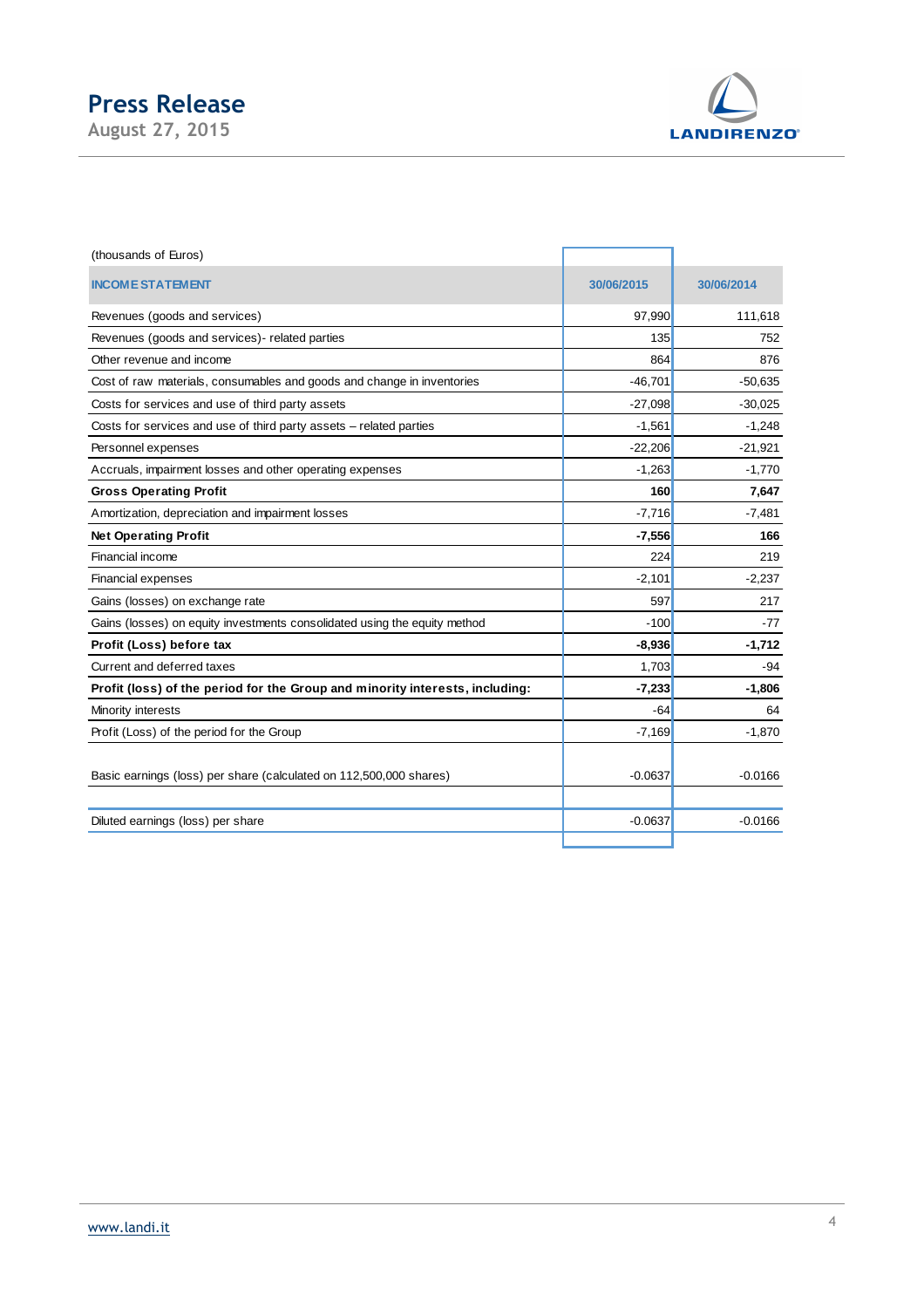**August 27, 2015** 



| (thousands of Euros)                                    |            |            |            |
|---------------------------------------------------------|------------|------------|------------|
| <b>ASSETS</b>                                           | 30/06/2015 | 31/12/2014 | 30/06/2014 |
| Non-current assets                                      |            |            |            |
| Property, plant and equipment                           | 35,118     | 35,277     | 34,674     |
| Development expenditure                                 | 7,491      | 7,101      | 6,329      |
| Goodw ill                                               | 39,942     | 39,942     | 40,190     |
| Other intangible assets with finite useful lives        | 23,802     | 24,637     | 25,518     |
| Equity investments consolidated using the equity method | 297        | 180        | 364        |
| Other non-current financial assets                      | 797        | 773        | 535        |
| Deferred tax assets                                     | 19,450     | 17,247     | 17,903     |
| <b>Total non-current assets</b>                         | 126,897    | 125,157    | 125,513    |
| <b>Current assets</b>                                   |            |            |            |
| Trade receivables                                       | 38,001     | 33,069     | 41,301     |
| Trade receivables - related parties                     | 2,426      | 1,986      | 593        |
| <b>Inventories</b>                                      | 67,382     | 63,269     | 68,024     |
| Contract w orks in progress                             | 3,993      | 2,590      | 4,812      |
| Other receivables and current assets                    | 15,787     | 15,533     | 17,093     |
| Cash and cash equivalents                               | 58,942     | 31,820     | 28,127     |
| <b>Total current assets</b>                             | 186,531    | 148,267    | 159,950    |
| <b>TOTAL ASSETS</b>                                     | 313,428    | 273,424    | 285,463    |
|                                                         |            |            |            |

Г

٦

(thousands of Euros)

| <b>EQUITY AND LIABILITIES</b>                               | 30/06/2015 | 31/12/2014 | 30/06/2014 |
|-------------------------------------------------------------|------------|------------|------------|
| Group shareholders' equity                                  |            |            |            |
| Share capital                                               | 11,250     | 11.250     | 11,250     |
| Other reserves                                              | 96,549     | 98,018     | 97,748     |
| Profit (loss) of the period                                 | $-7,169$   | $-1,783$   | $-1,870$   |
| Total equity attributable to the shareholders of the parent | 100,630    | 107,485    | 107,128    |
| Minority interests                                          | 660        | 591        | 522        |
| <b>TOTAL EQUITY</b>                                         | 101,290    | 108,076    | 107,650    |
| <b>Non-current liabilities</b>                              |            |            |            |
| Non-current bank loans                                      | 32,299     | 26,171     | 30,138     |
| Other non-current financial liabilities                     | 34,041     | 1,178      | 661        |
| Provisions for risks and charges                            | 4,399      | 5,055      | 5.190      |
| Defined benefit plans                                       | 3,374      | 3,818      | 3,613      |
| Deferred tax liabilities                                    | 8,324      | 8,417      | 8,816      |
| <b>Total non-current liabilities</b>                        | 82,437     | 44,639     | 48,418     |
| <b>Current liabilities</b>                                  |            |            |            |
| Bank overdrafts and short-term loans                        | 56,041     | 51,580     | 47,286     |
| Other current financial liabilities                         | 268        | 137        | 25         |
| Trade payables                                              | 59,569     | 54,632     | 67,192     |
| Trade payables - related parties                            | 1.756      | 1,304      | 1,101      |
| <b>Tax liabilities</b>                                      | 2,360      | 4,492      | 4,120      |
| Other current liabilities                                   | 9,707      | 8,564      | 9,671      |
| <b>Total current liabilities</b>                            | 129,701    | 120,709    | 129,395    |
| <b>TOTAL EQUITY AND LIABILITIES</b>                         | 313,428    | 273,424    | 285,463    |